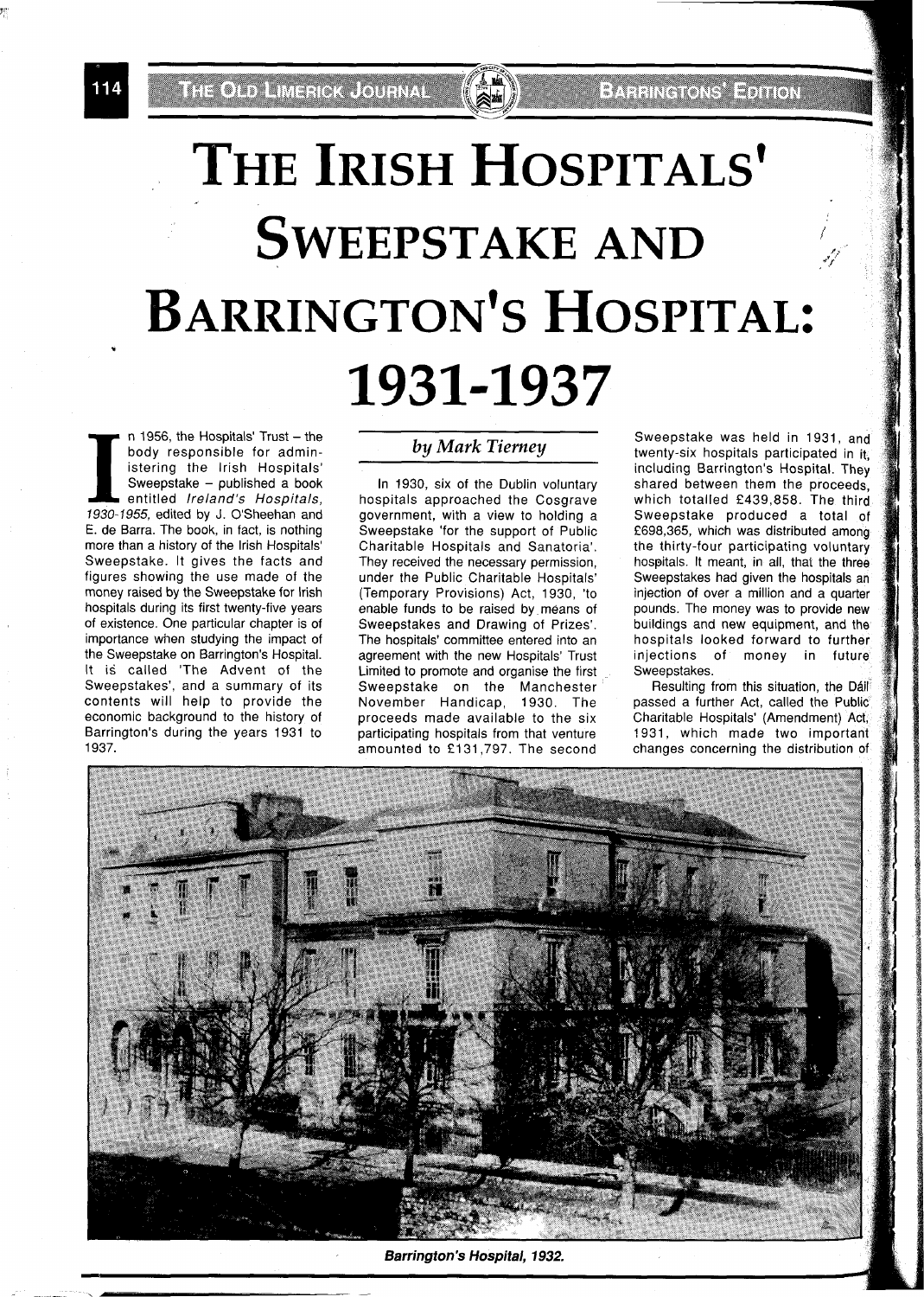# the one had a color of

-

and n it, -hey eds, hird  $\mathsf{d}$ long tary hree S an arter new the ther ture Dáil ~blic Act, tant

n of

### antara Print

115



**Hospital staff, 1932.** 

the surplus money of the Sweepstakes: (i) by providing for the appointment of a Committee of Reference and (ii) decreeing that the available surplus should be divided, with two-thirds to be distributed among the participating hospitals and one-third to be paid to the Minister for Local Government and Public Health 'and shall be applied by him in such manner as he shall think fit in and towards the provisioh, improvement or equipment for institutions for the prevention, treatment or cure of physical or mental diseases or injuries of human beings'.

The Committee of Reference made several reports and recommendations. They proposed changing the method of distribution from a percentage basis (Barrington's Hospital had received 4.5 per cent of the proceeds of the first three Sweepstakes), to specific amounts based on the total financial needs of each of the hospitals. The new system meant that each hospital put in a claim for certain improvements or needs, under five headings: (a) Repayment of Loans (b) Building works (c) Furniture (d) Medical, Surgical and Pathological apparatus (e) Investment. This led to a certain amount of confusion, and certainly led to less money going to each hospital as a direct grant, as in the first six Sweepstakes. When all the plans and claims were sent in, 'many assumed grandiose proportions without relation to the planned hospital needs of the country as a whole'.

It was in the lig笊 of this situation that the de Valera government passed the Public Hospitals Act, 1933, which made

some very important changes in the procedure for dealing with the available surpluses of the Sweepstakes. The first change was the suppressing of the Committee of Reference and the setting up of a Hospital Commission. The second change related to the procedure for making applications for grants out of the Hospitals' Trust Fund by which the Minister for Local Government and Public Health was empowered to oversee the payment of grants to hospitals. It was in exercising its functions under these conditions that the Hospitals' Commission went beyond the original aims of the Sweepstakes, which had been directed to helping voluntary hospitals. In fact, the Hospitals' Commission soon took on a role more like that of a government department, being empowered to conduct an inquiry into the entire hospital needs of the community. It was in this context that the Commission proposed scrapping the existing voluntary hospitals in Limerick (Barrington's and St. John's) and replacing them with a regional hospital. They also envisaged schemes for the development of hospitals in three chief areas: Dublin, Cork and Galway, thus bypassing Limerick.

Finally, it is worth quoting from Appendix I of Ireland's Hospitals, which gives details of 'Payments to Hospitals and Health Agencies from Sweepstake Funds from 1930 to 1955 inclusive  $T^*$  - Barrington's would not be included in the Barrington's Hospital received the first sweep, but would be in the next

£79,907. OS. Od. Capital Grants: **f 17,908. 3s. 9d.**<br>TOTAL: **f** 153,213, 13s. 3d. £153,213. 13s. 3d.

Obviously such a large sum of money, relative to the total collected, was not accepted ungratefully by the committee of Barrington's Hospital. Unfortunately it did not come in regular allowances, and there was an air of great uncertainty about such grants after the first six Sweepstakes. The story of the lrish Hospitals Sweepstake and Barrington's Hospital, as told here only goes as far as 1937, but it reflects the day-to-day worries, anxieties and hopes of the hospital during these seven years.

The first intimation that the committee of Barrington's Hospital received of the lrish Hospitals' Sweepstake scheme was at a meeting held in the hospital on 9 September, 1930, when Dr. O'Sullivan, secretary of the hospital, reported that he and Mr. George Ryan had attended a meeting in Dublin of representatives of the hospital on 4 September, 1930. It was pointed out that Barrington's Hospital would not bear any liability if the Sweepstake scheme failed. The main concern was to learn what proportion or percentage each hospital would receive of the monies to be distributed. Dr. O'Sullivan told the committee that first sweep, but would be in the next following sums: year's, which was to start with the Grand National, in March, 1931.(1)

Sweepstakes: £55,398. 9s. 6d. At the monthly meeting of the Maintenance payments: committee of Barrington's Hospital on 11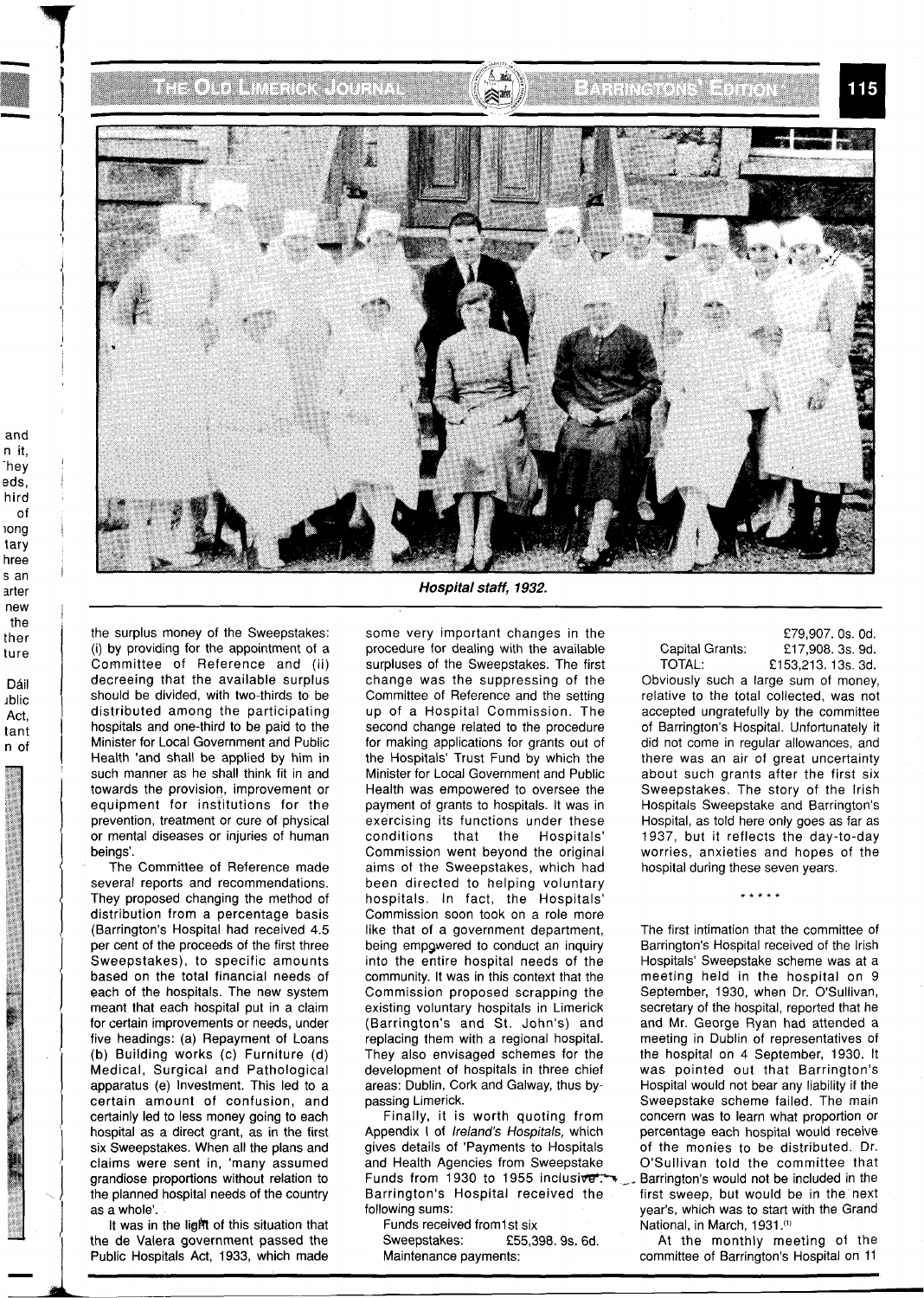THE CLO LIMENCK JOURNAL Briting of Series

**The Croker Barrington Memorial, in the grounds of Barrington's Hospital, 1932.** 

October, 1930, further information was provided. Under the Act of the Oireachtas which set up the Sweepstake, 'it was necessary that all hospitals participating in the Sweepstake should bind themselves together to act under a Deed of Trust'.<sup>(2)</sup> The committee agreed to this condition. At its December, 1930, meeting, it was learned that the proportion of the money to be allocated to the hospital would be 4.5 per cent. The Co. Infirmary was to get 3 per cent, and the Bedford Row Nursing Home 2.5.<sup>(3)</sup> At this same meeting of December, 1930, an interesting letter was read from the Church of Ireland Bishop of Limerick, Dr. H. Vere White, opposing the Sweepstake idea, because it involved gambling. The letter is dated 12 November, 1930:

'Dear Sir, As a Governor and friend of Barrington's Hospital, I beg, with all respect, to express my deep regret that at its last meeting your Committee gave its approval to the "Sweepstake" method of raising funds for our hospital.

The vast majority of considerate and public-spirited people feel that gambling is the most widespread and destructive vice of our days; and it is, in my opinion, lamentable that action taken by our Committee should give support to those who make it their business to organize gambling on a huge scale.

Believe me, Yours faithfully, H. V. Limerick'.<sup>(4)</sup>

The governors replied that they 'could not see their way to agree with his Lordship'.<sup>(5)</sup> No other dissenting voice was raised on the issue, and the Committee decided to give its full support and CO-operdifion to the organisers of the Sweepstake. They qualified for a good proportion of the proceeds of all future Sweepstakes. One factor in their favour was that no hospital could benefit from the Sweepstake unless it was shown that 25 per cent of the beds were free. 'In the case of Barrington's, over 50 per cent. of the beds were free'.<sup>(6)</sup>

A number of matters relating to the Sweepstake were raised at the meeting of the committee of Barrington's on 13 January, 1931. Firstly, it had been proposed that participating hospitals in the Sweepstake should have a sign exhibited outside the hospital to this effect. The committee were not happy about this and asked the Sweepstake to submit a design. Apparently, there was not much enthusiasm for this 'sign' idea, and they were much relieved to get a letter from Joseph McGrath, dated 20 January, 1931, which stated:

'We thank you for your letter, and wish to state that we have postponed for the time being our intention to erect Signs outside participating hospitals'.(?)

Secondly, the committee of Barrington's was as ked to provide a list of 25 names of overseas' people, who would help to sell tickets.<sup>(8)</sup> This they were very happy to do. In fact, from the very beginning, the committee, and more especially the matron, Miss M.E. Gleeson, took a great interest in selling Sweepstake tickets. A special 'record book' was kept for this purpose, in which the names of those who sold and bought tickets were recorded.<sup>(9)</sup> Many of those who sent money and bought tickets were from U.S.A. and Canada.

On 25 March, 1931, the matron received a letter from the Limerick Town Clerk, William Nolan, which came as a shock when it was read at the March meeting of the committee:

'I desire to inform you that at a meeting of the Estimates Committee of the Limerick Corporation, held last evening, a discussion took place relative to the annual contribution from the Rates made by the Council to your Hospital, and the position that now arises owing to the fact that your Hospital will benefit substantially from the Hospital Sweeps organised under the Irish Free State Public Charities Hospitals Act 1930. The Committee decided to appoint a deputation to meet your governing Committee and discuss the queston of future annual contributions from the City Rates'.<sup>(10)</sup>

In 1930, the Corporation grant to Barrington's was £400.<sup>(11)</sup> A very stormy meeting ensued, and it was decided to send a letter to the Town Clerk, stating clearly that 'the Committee of Barrington's Hospital view with regret and alarm the suggestion that the annual grant be withdrawn'.<sup>(12)</sup> A compromise was reached, by which the hospital got its grant of £400 for the year 1931, but this was reduced to £200 in 1932 and 1933. In 1934, the Corporation raised the grant to £400, mainly because the hospital had difficulty in getting money from the Sweepstake fund that year.

The first contribution from the Sweepstake to Barrington's was received in April, 1931, and it came to the very substantial amount of £19,793. 12s 7d. It was a welcome windfall, and immediately set on foot plans for expansion of the buildings, the acquisition of much needed equipment, etc. On 20 June, 1931, a further sum of £20,950, 19s 7d was received from the Sweepstake, and when the interest of this money was taken into consideration, the total value of the Sweepstake money for the year ending 31 December, 1931, came to £41,451. 18s. 0d.<sup>(13)</sup> The money was put into the Provincial Bank of Ireland, and helped to pay for:

Central heating installation E850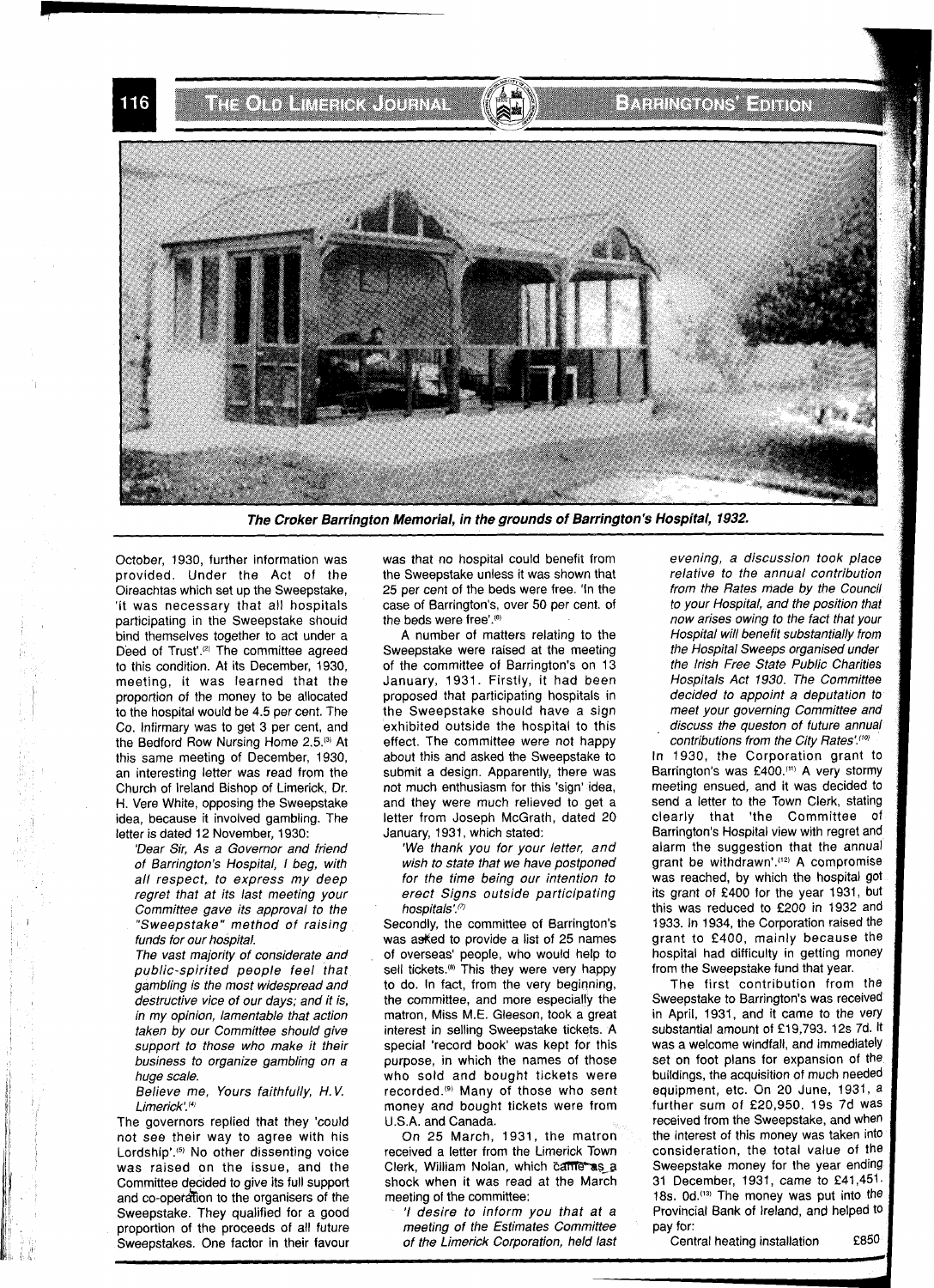THOID IMERICA LOURN

Reconstruction of roof<br>
1st payment<br>
E800

1st payment<br>New floor in basement E64 11s 4d and other sundry items.<sup>(13)</sup>

One of the most pressing needs of the hospital was the accommodation for nurses. Towards the end of 1931, it was decided to build a nurses' home, to be financed mainly from Sweepstake money. Other urgent needs were a new operating theatre and the refurbishing of some of the wards.<sup>(15)</sup> It is quite clear from all the records of the hospital, that the year 1931 was one of the most satisfactory in the history of Barrington's, thanks to the receipt of the Sweepstake money.

However, a gloomy note was struck in the summer of 1932, when the July meeting was informed that 'up to this date, no money had been received from the last three Sweepstakes'.<sup>(17)</sup> At the September, 1932, meeting, the situation had improved somewhat, in that two cheques had been received from the Sweepstake, on the Manchester November Handicap 1931, one for E 1,753 and the other for £3,331. It was announced at this same meeting that '5 per cent. of the Sweep Money for the Hospital had been reserved by the Minister'.(18) All in all, no less than 18 projects were funded from Sweepstake money during the year 1932. It was necessary to go ahead with these projects, because it was suggested that all future monies from the Sweepstakes would depend on claims for projects on hand.<sup>(19)</sup>

3ce lion ncil that 'our

der ties ttee 1 to 2nd iual '01 to rmy **j** to ting of and ~ual iise got but and the the ney the ved rery d. It ltely the ded 1, a NaS hen into the ding 151. the d to 350  $\frac{d}{d}$  to  $\frac{350}{d}$ 

rom

The March, 1933, meeting of the committee was informed that 'it was possible that the Sweeps' monies would be held up by the Minister for Local Government and Public Health'.(2o) However, by June, 1933, a cheque for 59,391 was received, as Barrington's share in the proceeds of the Grand National and Derby, 1932. It was very frustrating for the committee in trying to plan ahead, not knowing exactly how much money they might hope to receive in any one year. They knew also that the de Valera government was about to set up a hospitals' commission to study the whole future of lrish hospitals. Final confirmation of this latter government plan came in November, 1933, when members of the new Hospital Commission visited Barrington's. 'Their object was to discuss with the authorities of Barrington's, a Central Hospital for Limerick. This would mean the scrapping of existing City Hospitals, regardless of the money already spent on them in building and improvement. This matter would have to be discussed with the other Limerick Hospitals'.(2')

The next stage in the saga of the Hospitals' Commission came in February, 1934, in the form of a letter from the commission to the secretary of the Limerick Trades' Council. The government was evidently trying to sell



BARRINGTONS EPITION

its idea of a central hospital for Limerick city and country. The following is a short extract from this long letter:

'When the Commission visited Limerick in November, 1933, it urged the various Hospital authorities there to come together for the purpose of securing for Limerick a modern up-todate hospital on a good site. The advantages to be secured by the creation of such a Hospital are so obvious as to need no further elaboration. However, both existing Hospital Authorities and Medical Staffs did not receive the proposal of the Commission with any great enthusiasm, in marked contradiction to the  $\epsilon$  reception accorded to amalgamation and nationalisation proposals in other cities.

The Commission is still not without hope that the opportunity now being offered to Limerick City to secure out of Sweepstake funds, a modern upto-date Hospital, an opportunity that in all probability will not recur for at least 100 years, will not be irretrievably lost, and hence the reluctance to sanction the present extension scheme of the individual hospitals, as such schemes cut directly across a National Scheme for Asset Hospital service in Limerick City.<sup>[22]</sup>

Barrington's no one could say. The laundry machinery incident at annual general meeting of the Barrington's was only one of several committee, held on 22 January, 1935, such restrictions.

was highly critical of the government's plan to build a central hospital for Limerick, and scrap the two existing voluntary hospitals. Thus, during the early months of 1935, Barrington's was in a state of uncertainty, which was expressed in the hospital's report of January, 1935, to the effect that 'During 1934, owing to the continued withholding of the Hospital Sweep monies, the financial condition of the institution has become most precarious, and it is becoming increasingly difficult to meet our lawful obligations'.<sup>(23)</sup>

The years of 1933-37 were the years of the so-called Economic War, when trade between Ireland and Britain was at its lowest ebb. Shades of this war were felt in Barrington's, early in 1935, when the architect of the new laundry unit was refused a licence from the Department of Industry and Commerce to import laundry machinery from England. The authorities in the hospital were recommended to try the continent for the required machine.<sup>(24)</sup> One of the factors overlooked by historians of lrish hospitals during the 1930s is this factor of the Economic War. Many of the medical supplies, both of instruments and drugs, came from Britain. The severe restrictions laid on the import of goods from Britain by the Irish Hospital service in Limerick City'.<sup>(22)</sup>  $\int$   $\int$  3overnment of the day made life very What, in fact, all this spelt out for allfficult for hospital administrators. The difficult for hospital administrators. The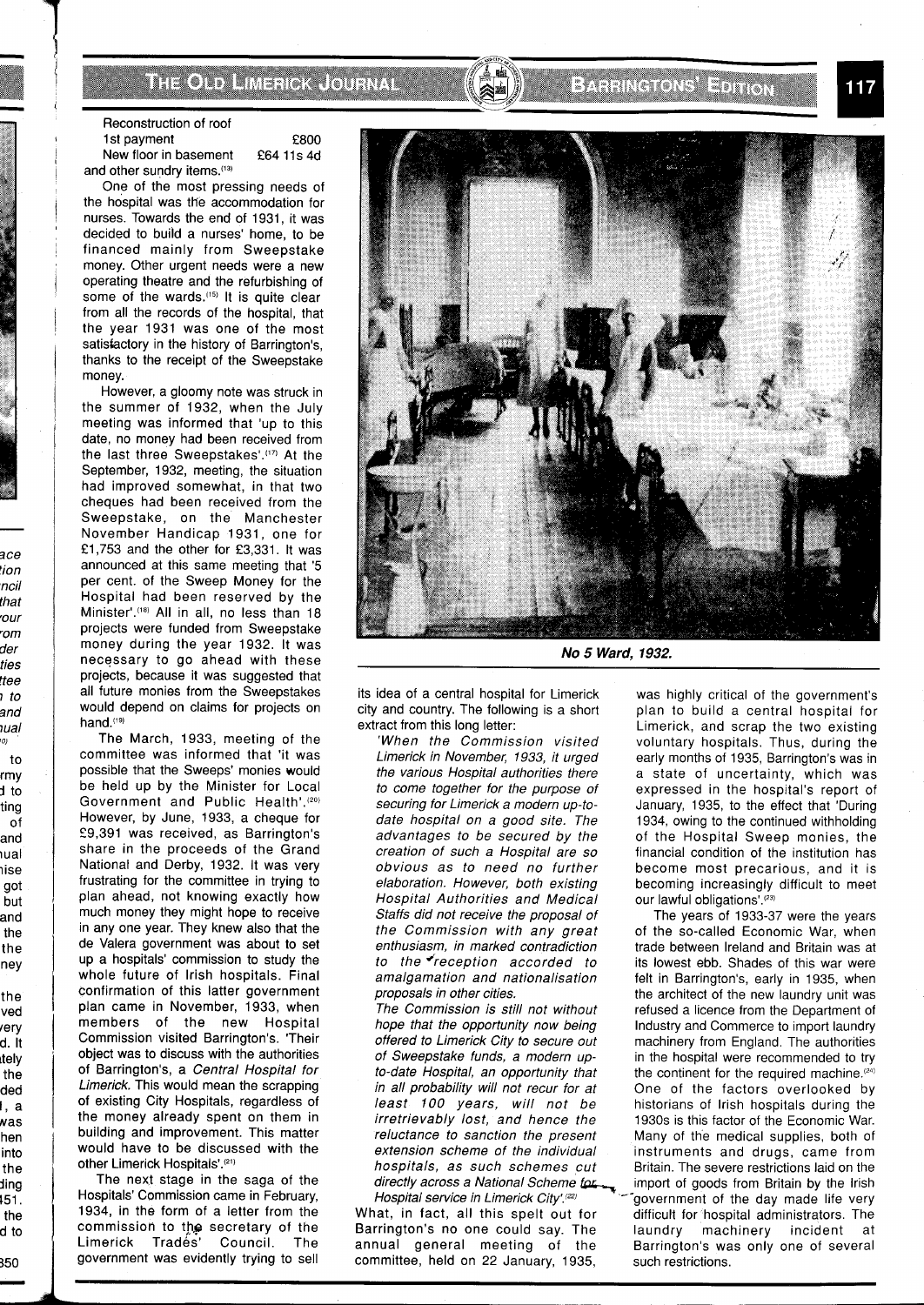**THE OND LIMERICA JOURNAL** 

118

# BATHKGRONS HEDRON

| IRISH FREE STATE PUBLIC CHARITABLE HOSPITALS (TEMPORARY PROVISIONS) ACT, 1920.<br>The undermentioned Hespitals have combined together and will benefit according to the proportions shows.                                                                                                                                                                                                                                                                                                                                                                                                                                                                                                                                                                                                                                                          |                                                                                                                                    |                                                                                                                                                                                                                                                                                                                                                                                                                                                                                                                                                                                                                                                                                                                                                                                                                                                                                                                                                                       |                |
|-----------------------------------------------------------------------------------------------------------------------------------------------------------------------------------------------------------------------------------------------------------------------------------------------------------------------------------------------------------------------------------------------------------------------------------------------------------------------------------------------------------------------------------------------------------------------------------------------------------------------------------------------------------------------------------------------------------------------------------------------------------------------------------------------------------------------------------------------------|------------------------------------------------------------------------------------------------------------------------------------|-----------------------------------------------------------------------------------------------------------------------------------------------------------------------------------------------------------------------------------------------------------------------------------------------------------------------------------------------------------------------------------------------------------------------------------------------------------------------------------------------------------------------------------------------------------------------------------------------------------------------------------------------------------------------------------------------------------------------------------------------------------------------------------------------------------------------------------------------------------------------------------------------------------------------------------------------------------------------|----------------|
| COUNTY DUBLIN AND COUNTY OF CITY<br>OF DUBLIN.<br>The Charitable Infirmary, Jervis Street<br>Sir Patrick Dun's Hospital<br><br>The Meath and County Dublin Infirmary<br>Children's Hospital. Temple Street<br><br>St. Ultan's Infant Hospital<br>$\cdots$<br>$$<br>St. Patrick's Infant Hospital<br>$\cdots$<br>The Incorporated Dental Hospital<br><br>Richmond Hospital<br><br><br>St. Vincent's Hospital<br><br>$\cdots$<br>House of Recovery and Fever Hospital<br><br>Mater Misericordiæ Hospital<br><br>The Royal City of Dublin Hospital<br>$\cdots$<br>Beaumont Convalescent Home<br><br>St. Michael's Hospital, Dun Laozhaire<br><br>National Children's Hospital<br><br>Cheeverstown Convalescent Home<br><br>National Maternity Hospital, Holles Street<br>Coombe Lying-in Hospital<br><br><br>Linden Convalencent Home<br>$\bullet$<br> | Percentage<br><br><br><br>$\cdots$<br><br>16<br><br>$\cdots$<br><br><br><br><br><br><br>26<br><br>$\cdots$<br><br>$\cdots$<br><br> | COUNTY AND CITY OF CORK. Percentage<br>North Infirmary<br><br><br><br>South Infirmary<br>$\cdots$<br><br>County and City of Cork Lying-in Hospital<br><br>North Fever Hospital<br>$\bullet\bullet\bullet$<br>$\ddotsc$<br><br>Cork Dental Hospital<br><br><br><br>LIMERICK CITY AND COUNTY.<br>Barrington's Hospital and City of Limerick Infirmary<br>Limerick County Infirmary<br>$\cdots$<br><br>$\cdots$<br>Bedford Row Lying-in Hospital<br>.  )<br><br>WATERFORD CITY AND COUNTY.<br>Waterford County and City Infirmary<br>.<br>-91.<br>Waterford Maternity and Lying-in Hospital<br><br>Martin Hospital, Portlaw, County Waterford<br><br>COUNTY LOUTH.<br>Louth County Infirmary, Dundalk<br><br>COUNTY DONEGAL.<br>Shiel Hospital, Ballyshannon<br>2.5 <sub>o</sub><br>$\cdots$<br>COUNTY KILDARE.<br>The Drogheda Memorial Hospital, Curragh<br>الانتقاذ<br>COUNTY WICKLOW.<br>Countess of Wicklow Memorial Cottage Hospital.<br>Arklow<br><br>$.$ too<br> | $3 - 5$<br>2.6 |

List of Irish Hospitals' Sweepstake beneficiaries, under the Public Hospitals Act, 1930.

The annual report of Barrington's Hospital for 1936 contains a very telling account of the financial problems facing its administrators that year. Its problems were due, not simply to the Economic War and the depression of the years 1930-36, but also to the apparent misconception in the public mind that Irish hospitals were suffering from 'an embarrassment of riches' received from the Sweepstake. The following is a short extract from this report of 1935:

'During the past year, in spite of every effort at retrenchment and economic administration commensurate with efficient working of the institution, the overdraft steadily increased, reaching on December 31, 1936, the sum of £7,317. There are several contributory causes for this unhappy position. The difficulty of collecting out-standing debts increased yearly, and is partly due to the natural, but misguided belief that the Free State voluntary hospitals are suffering from an embarrassment of riches, which belief has, unfortunately, been fostered by the announcement in the public Press after each Sweep Draw, that vast sums have been paid over to the hospitals, the truth being, as far as is known, no capital sums whatever, have been paid out to the voluntary hospitals since the Caesarewitch Draw of 1932. Last year (1936), this Hospital only received £286, and without the disbursement of these monies, which total in the neighbourhood of five million sterling, no improvement financially can be hoped for'.(25)

The total amount of money received by Barrington's from the Sweepstake for 1934 had been £939. That for 1935 had been £248. The committee had put a special balance sheet into their annual report each year from 1931-5, under the heading 'Sweepstake Account'. This special balance sheet appeared for the last time in 1935. Throughout the first six months of 1936, the committee, along with the committee of St. John's Hospital. Limerick, wrote several letters and sent a deputation to Dublin to the Minister of Local Government and Public Health, asking for an explanation of the delay in obtaining money from the Sweepstake, and also opposing the plan to close the two hospitals, in favour of a central or regional hospital.<sup>(26)</sup>

The year 1937 turned out to be a very frustrated time for the committee of Barrington's Hospital. Despite numerous letters to the Minister for Local Government and to the trustees of the National Hospitals' Sweepstake, no further monies were received. All attempts to arrange a meeting with the Minister failed, until April 1937, when a deputation from Barrington's 'saw the Minister and were favourably impressed by his attitude. He informed the Deputation that he personally knew nothing about the 1934 accounts being taken as a standard, and that he would have the matter looked into'.<sup>(27)</sup> However, further meetings with the Minister were cancelled 'in view of the imminence of the General Election for June 1937'.(28) This so infuriated the Barrington's committee that they informed the Associated Hospitals' Committee 'That it was being seriously considered in some quarters that the Sweeps should be abolished on the grounds of misapplication of funds and breach of trust'.(29)

Barrington's Hospital found itself cut off from funds at every quarter because of the belief generally held that it was receiving substantial monies from the Sweepstake. A typical example of such a belief was that held by the Provincial Bank, with whom Barrington's had been, doing business for 107 years. Each year, up to 1933, the Provincial Bank of Ireland had sent a subscription of £1 to the hospital. Then the subscription had ceased. In June, 1937, the secretary of

Barrington's Hospital wrote asking the Provincial Bank to subscribe to the hospital and to make their subscription retrospective. The Provincial Bank replied 'That they could not see their way to subscribe to a Hospital which benefitted under Sweepstake Fund'. The committee was so enraged with this reply that they immediately voted in favour of clearing their overdraft with the Provincial Bank and changing to another bank.(30) After further correspondence with the manager of the Provincial Bank, the secretary of Barrington's reported to the August, 1937, meeting, 'that the Provincial Bank had since grudgingly sent £1 subscription for the current year, and further that it would not be retrospective'.(31) If the Provincial Bank, which had been entrusted with the hospital's accounts, was so reluctant to come forth with financial help for Barrington's, one could hardly blame other organisations and individuals, who could not have been aware of the real situation facing the hospital's administrators. Everyone thought that Barrington's was receiving vast sums of money from the Sweepstake, but, in fact, this was not the case.

The reality of the situation was clearly stated in the annual report for the year ending 31 December, 1939. It spells out the dilemma facing the administrators of Barrington's Hospital, who were caught up in a no-win situation. When the Sweepstake had first been set up in 1930, under the Cosgrave government, a reference committee had been formed. It was foreseen that the money gained from the Sweepstake would be distributed to the voluntary hospitals. When the Fianna Fáil government came to power in 1932, one of the first moves they made was to scrap the Reference Committee and set up a Hospital Commission, whose mandate was to oversee the distribution of the Sweepstake monies, and have it allocated to whatever was thought to be